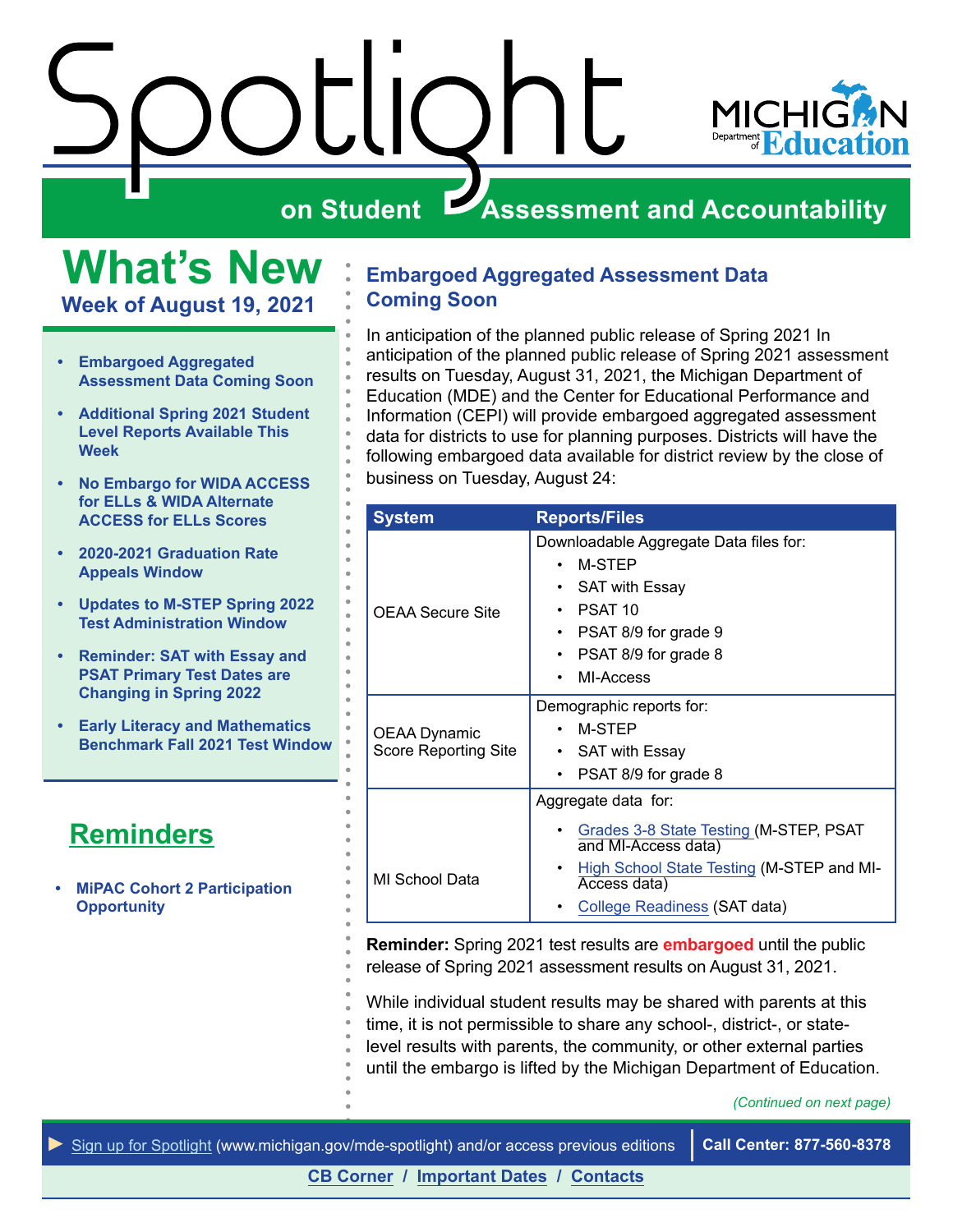<span id="page-1-0"></span>School board meetings are considered open meetings; therefore, the sharing of embargoed assessment results at these meetings is not permissible until the embargo is lifted.

### **Additional Spring 2021 Student Level Reports Available This Week**

The following additional student level reports for PSAT™ 8/9, SAT® with Essay, and M-STEP are now available in the Dynamic Score Reporting Site, which is accessed through the OEAA Secure Site:

- PSAT 8/9 Individual Student Report (ISR)
- SAT with Essay Individual Student Report (ISR)
- PSAT 8/9 Student Roster
- SAT with Essay Student Roster
- M-STEP Student Overview including PSAT in grade 8 and SAT in grade 11
- M-STEP science reports now available:
	- » M-STEP Individual Student Report
	- » M-STEP Student Roster Report

Incomplete results are sometimes being returned when generating PDF files. The Michigan Department of Education and our reporting vendor are working to resolve this issue as soon as possible.

The COVID-19 pandemic created significant challenges to instruction during the 2020-21 school year. As a result, the data from the Spring 2021 PSAT 8/9, SAT with Essay, and the M-STEP assessments should be used with caution and in combination with other local assessment data (including benchmark assessment data) to confirm and interpret the results of individual students.

**Reminder:** Spring 2021 test results are **embargoed** until the public release of Spring 2021 assessment results currently planned for August 31, 2021.

While individual student results may be shared with parents at this time, it is not permissible to share any

school-, district-, or state-level results with parents, the community, or other external parties until the embargo is lifted by the Michigan Department of Education. School board meetings are considered open meetings; therefore, the sharing of embargoed assessment results at these meetings is not permissible until the embargo is lifted.

## **No Embargo for WIDA ACCESS for ELLs & WIDA Alternate ACCESS for ELLs Scores**

Unlike other spring state assessment data, the summative Spring 2021 WIDA assessment scores are not embargoed. The scores and reports are now available and ready to be used by districts for their appropriate purposes.

### **2020-2021 Graduation Rate Appeals Window**

The Center for Educational Performance and Information (CEPI) has opened the 2020-2021 Graduation Rate Appeals Window in the Michigan Student Data System (MSDS). Appealable Graduation Rates were published in the Graduation and Dropout (GAD) application on August 2, 2021.

CEPI sent communication to all schools and districts; however, we are following up on that communication to stress the importance of ensuring graduation rate data are carefully reviewed and that any necessary corrections are made now.

Graduation rates are an important part of accountability calculations. If you have not already done so, take advantage of the opportunity to review and potentially appeal your graduation rate data for the 2020-2021 school year. During the appeals window, you can report end-of-summer graduates, submit cohort year changes, update exit status, and request unique identification code (UIC) linking.

*(Continued on next page)*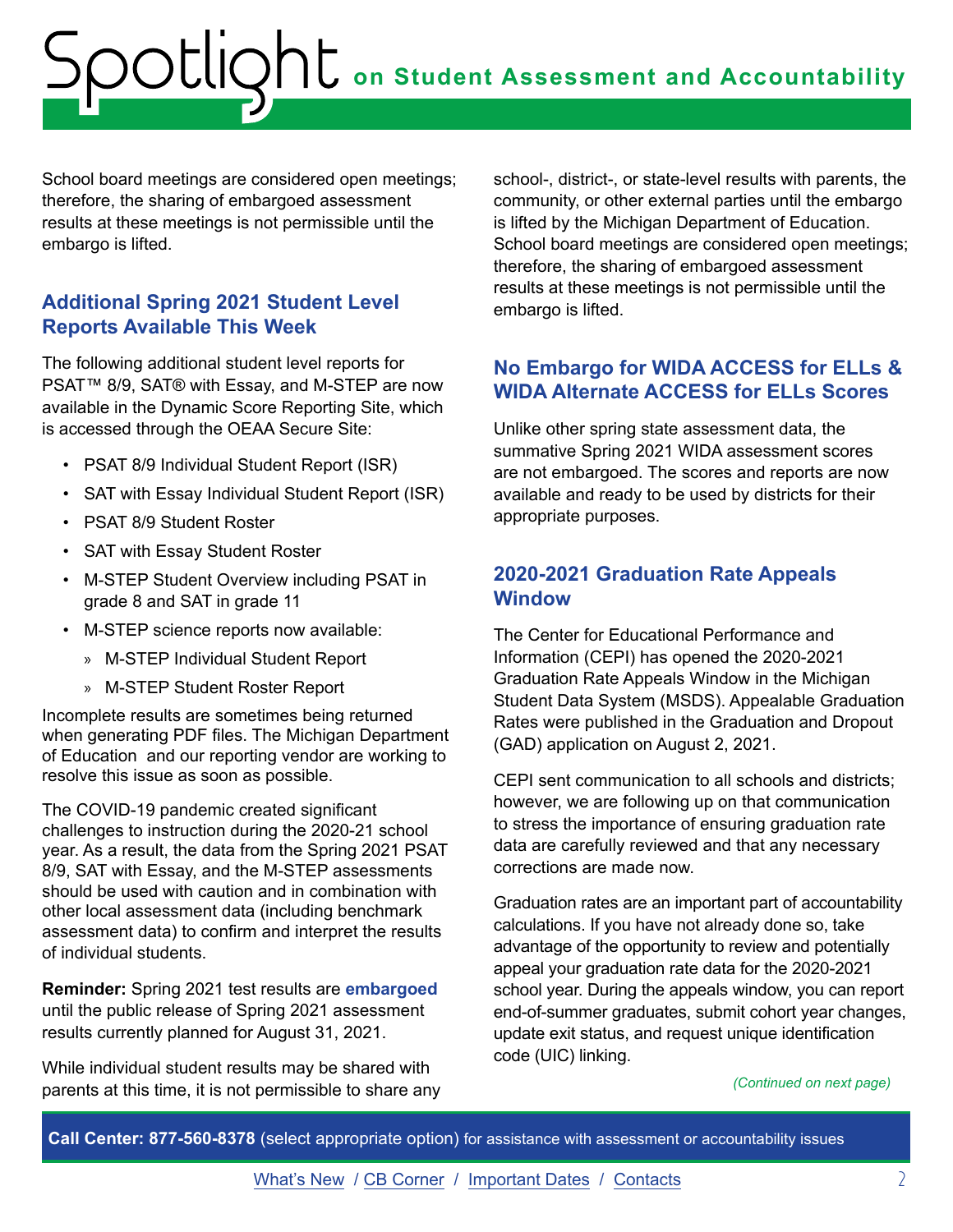#### <span id="page-2-0"></span>**Graduation rates can only be appealed during the graduate rate appeals window in the MSDS through September 15, 2021.**

It is imperative that you review your graduation rate data during the appeals window; these data will impact 2021-2022 accountability results. While we are fully committed to ensuring accurate data in graduation rate reporting, we must also meet certain reporting deadlines that do not allow us to change data after the graduation rate appeals window has closed. Take time to review these data now to ensure your school and district graduation rates are accurate.

For the most up-to-date information on the appeals window, please visit the [CEPI MSDS Graduation and](http://www.michigan.gov/cepi/0,1607,7-113-986_50502_56418---,00.html)  [Dropout Information web page.](http://www.michigan.gov/cepi/0,1607,7-113-986_50502_56418---,00.html) This webpage includes numerous user support materials, including a user guide, frequently asked questions, and a summary of district action needed. If you have any questions, send an email message to CEPI customer support at [CEPI@michigan.gov.](mailto:CEPI%40michigan.gov?subject=) Include your name, telephone number (including area code and extension), and school/district name along with your message.

#### **Updates to M-STEP Spring 2022 Test Administration Window**

The Office of Educational Assessment and Accountability (OEAA) is excited to announce changes to the 2022 M-STEP test administration window that will allow for increased flexibility for schools and districts. The updated Spring 2022 Testing Schedule for Summative Assessments is available on the Assessment Calendar[s web page.](https://www.michigan.gov/documents/mde/Testing_Schedule_for_Summative_Assessments_635008_7.pdf)

When the OEAA began online testing in 2015, we created a larger segmented set of testing windows, intended to balance technology infrastructure needs and create year-to-year comparability. Now, six years later, technology conditions and internet bandwidth have greatly improved, and we have decreased the overall footprint of testing windows. The OEAA believes these changes will maximize district flexibility in administering M-STEP assessments in a manner best suited to the needs of local schools and districts.

**The six-week online testing window applies to all grades and content areas with the exception of grade 3 English language arts (ELA).** The grade 3 ELA test has a four-week administration window, to facilitate the identification of and communication with and about students impacted by Michigan's Read by Grade 3 law.

The four-week paper/pencil testing window applies to all grades and content areas.

| <b>What's New?</b>                    |                                                                                                                                 |  |
|---------------------------------------|---------------------------------------------------------------------------------------------------------------------------------|--|
| <b>Online Testing</b>                 | Grades 3 (mathematics only), 4,<br>5, 6, 7, 8, 11 have one six-week<br>administration window: April 11<br>through May 20, 2022. |  |
|                                       | Grade 3 (English language arts<br>only) has a four-week<br>administration window: April 11<br>through May 6, 2022.              |  |
| <b>Paper/Pencil</b><br><b>Testing</b> | All grades and content areas will<br>have one four-week administra-<br>tion window: April 11 through<br>May 6, 2022.            |  |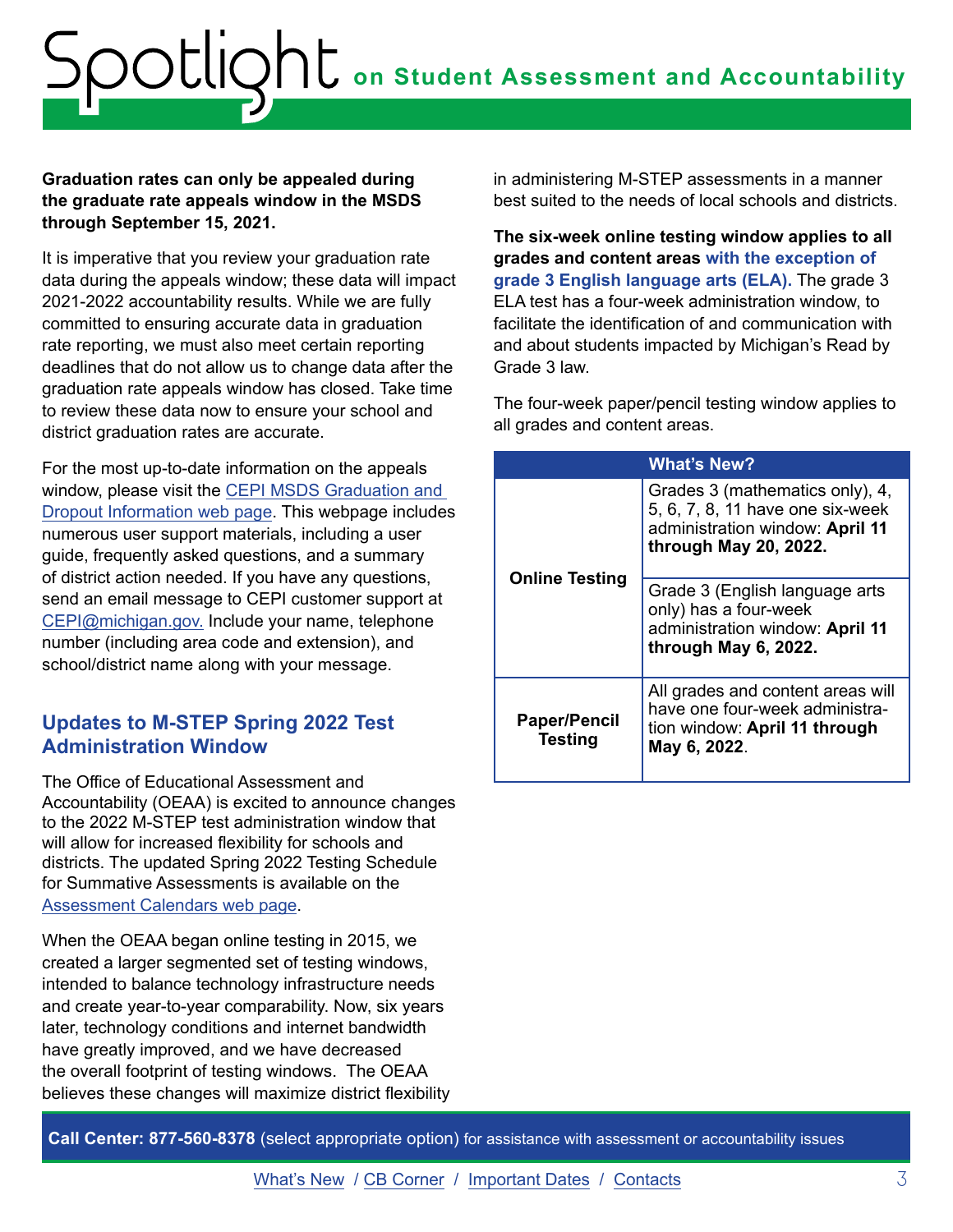### <span id="page-3-0"></span>**Reminder: SAT with Essay and PSAT Primary Test Dates Changing in Spring 2022**

Based on feedback from the field that the Tuesday after most schools return from Spring Break is an inconvenient day for testing, the primary test dates for SAT with Essay, PSAT 8/9, and PSAT 10 are moving from Tuesday to Wednesday. This will provide schools an additional day to prepare for the administration of these assessments. As a result, the initial test day for ACT WorkKeys will now be on Thursday. For Spring 2022 these primary assessment dates are:

- SAT with Essay and PSAT 8/9 in grade 8: Wednesday, April 13, 2022
- ACT WorkKeys: Thursday, April 14, 2022
- PSAT 8/9 in grade 9 and PSAT 10: Wednesday, April 13 – Tuesday, April 19, 2022
- Additional primary testing days for PSAT 8/9 in grade 8**:** Wednesday, April 13, 2022

The complete Spring 2022 assessment calendar is posted on the [Assessment Calendar](https://www.michigan.gov/mde/0,4615,7-140-22709_105605---,00.htmlttp://Assessment Calendar) web page.

#### **Early Literacy and Mathematics Benchmark Fall 2021 Test Window**

The window will be open from August 23 – October 29, 2021. All students participating in this assessment must be pre-identified on the Office of Educational Assessment and Accountability (OEAA) Secure Site. Information about pre-identification methods can be found on the [Secure Site Training](http://www.michigan.gov/securesitetraining) web page (www.michigan.gov/securesitetraining) under the Pre-Identification of Students section.

The [Early Literacy and Mathematics Benchmark Test](https://www.michigan.gov/documents/mde/Early_Literacy_and_Mathematics_TAM_663326_7.pdf)  [Administration Manual](https://www.michigan.gov/documents/mde/Early_Literacy_and_Mathematics_TAM_663326_7.pdf) and [Online Test Directions](https://www.michigan.gov/mde/0,4615,7-140-22709_63192-546541--,00.html) can be found on the [Early Literacy and Mathematics](https://www.michigan.gov/mde/0,4615,7-140-22709_63192---,00.html)  [Benchmark Assessment](https://www.michigan.gov/mde/0,4615,7-140-22709_63192---,00.html) web page (www. michigan.gov/earlylitandmath).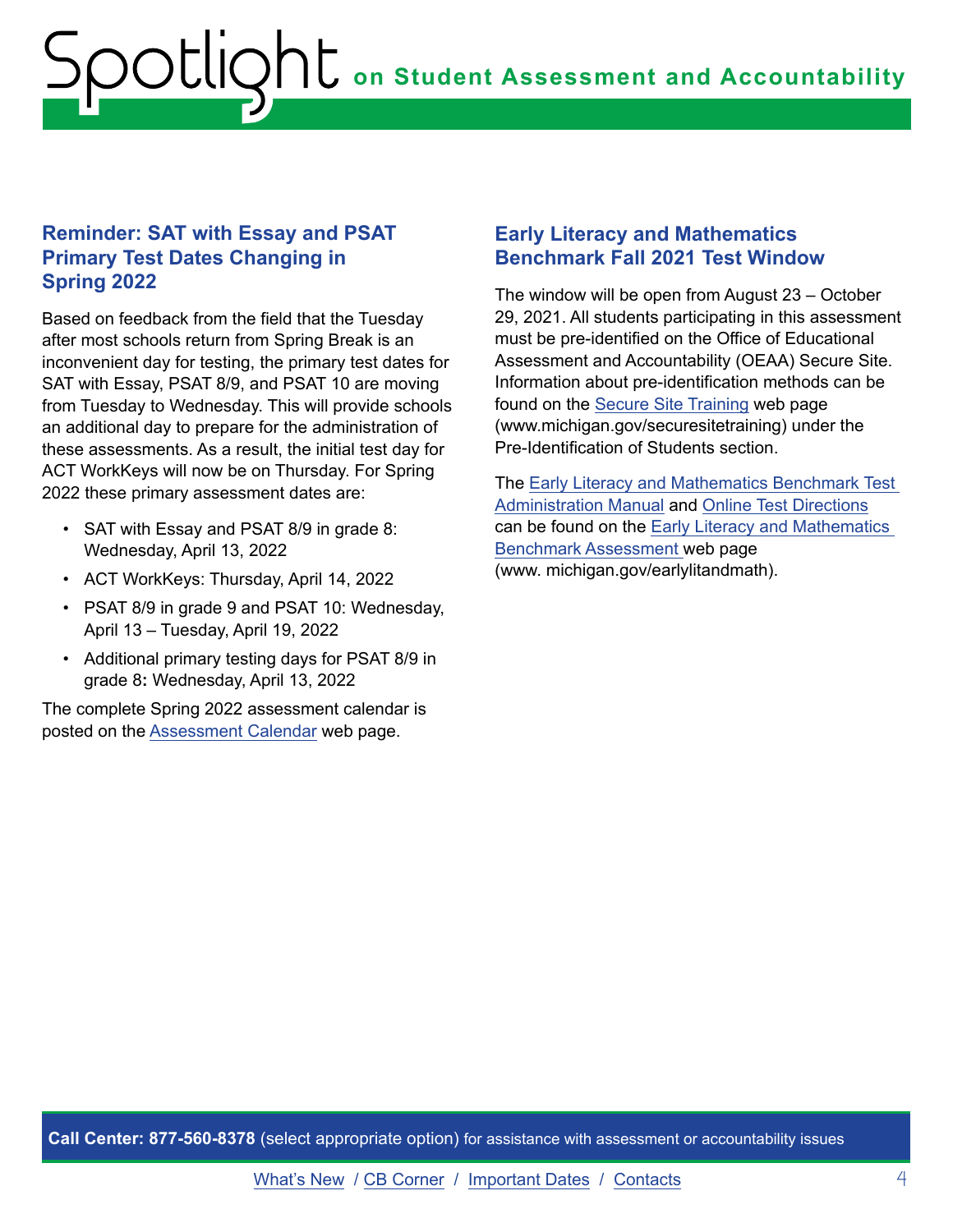<span id="page-4-0"></span>

## **MiPAC Cohort 2 Participation Opportunity**

Are you interested in learning how to develop and implement performance assessments in your district/school? Join the Office of Educational Assessment and



Accountability (OEAA) as we work with the Michigan Assessment Consortium to develop performance assessments that are aligned to Michigan's academic standards and model essential skills in mathematics and English language arts (ELA) in grades 3-8.

Preferred candidates for the Michigan Performance Assessment Cadre (MiPAC):

- have experience teaching mathematics or English language arts (ELA) in grades 3-5 and/or grades 6-8
- have experience with/understanding of Michigan academic standards
- are employed in either general or special education

Educators with experience outside of general education or who work with students with disabilities are enthusiastically encouraged to apply.

For more information, see the full article in the [August 12, 2021 Spotlight.](https://www.michigan.gov/documents/mde/Spotlight_8-12-21_732648_7.pdf)

If you are interested in participating, submit your resume in an email to [mde-oeaa@michigan.gov,](mailto:mde-oeaa%40michigan.gov?subject=MiPAC%20Resume) using the subject line "MiPAC Resume".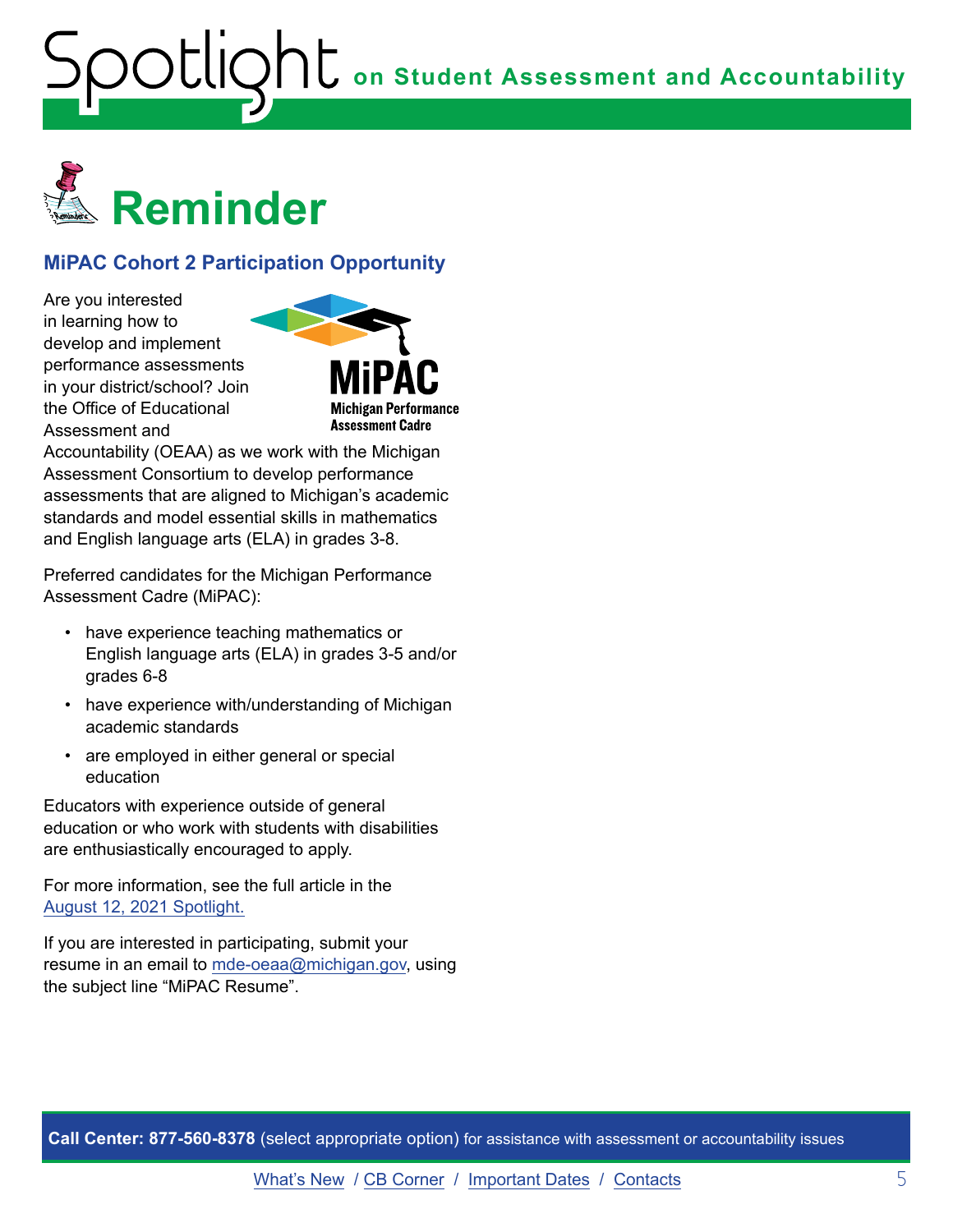# <span id="page-5-0"></span>CB

*Information on SAT*®*, PSAT*™ *8/9, and PSAT*™*10 provided by the College Board*

#### **Questions about Fall SAT, PSAT 8/9, or PSAT 10?**

- Call the Michigan Educator Hotline: 866-870-3127 (select Option 1)
- Email: [michiganadministratorsupport@](mailto:michiganadministratorsupport%40collegeboard.org?subject=) [collegeboard.org](mailto:michiganadministratorsupport%40collegeboard.org?subject=)

# **WHAT'S NEW**

#### **Fall 2021 Dates and Deadlines**

- All Fall 2021 assessments must be ordered in the [College Board Test Ordering Site](http://ordering.collegeboard.org) (http:// ordering.collegeboard.org). **Do not order assessments for Spring 2022 in the Test Ordering Site.**
- PSAT 8/9 can be administered digitally or in the paper/pencil mode. PSAT/NMSQT and SAT are paper-based only assessments.
- Cohorts of students can be flexibly scheduled for testing on any of the available test dates for PSAT 8/9 and SAT School Day.
- Schools can choose two of the three designated testing dates to administer PSAT/NMSQT. If schools want to offer the Saturday option, they must also offer one of the other weekday options.
- Students in grades 10 and 11 can take the PSAT/NMSQT in the same testing room, if necessary.
- Schools can start testing earlier and/or later in the day than usual and split their students into different testing groups on a single day.

All testing must start before the first group to test completes testing. In other words, no group of students can begin testing after another group has completed the test.

- All SAT test books must be returned to the College Board.
- PSAT/NMSQT test books administered on Saturday, October 16 must be returned to College Board.
- All other test books can be securely stored and returned to students when scores are released.
- College Board does not approve accommodations for PSAT 8/9 in the fall. Desired accommodations can be ordered and administered, as needed, by the school. Approvals are required in SSD Online for testing in Spring 2022.
- The test dates and windows listed below are the only available options for the Michigan-provided fall assessments. For more information on each assessment:
	- » [SAT School Day](https://collegereadiness.collegeboard.org/sat/k12-educators/sat-school-day/timeline) (https://collegereadiness. collegeboard.org/sat/k12-educators/satschool-day/timeline)
	- » [PSAT/NMSQT](https://collegereadiness.collegeboard.org/psat-nmsqt-psat-10/k12-educators) (https://collegereadiness. collegeboard.org/psat-nmsqt-psat-10/k12 educators)
	- » [PSAT 8/9](https://collegereadiness.collegeboard.org/psat-8-9/k12-educators/dates) (https://collegereadiness. collegeboard.org/psat-8-9/k12-educators/dates)

*(Continued on next page)*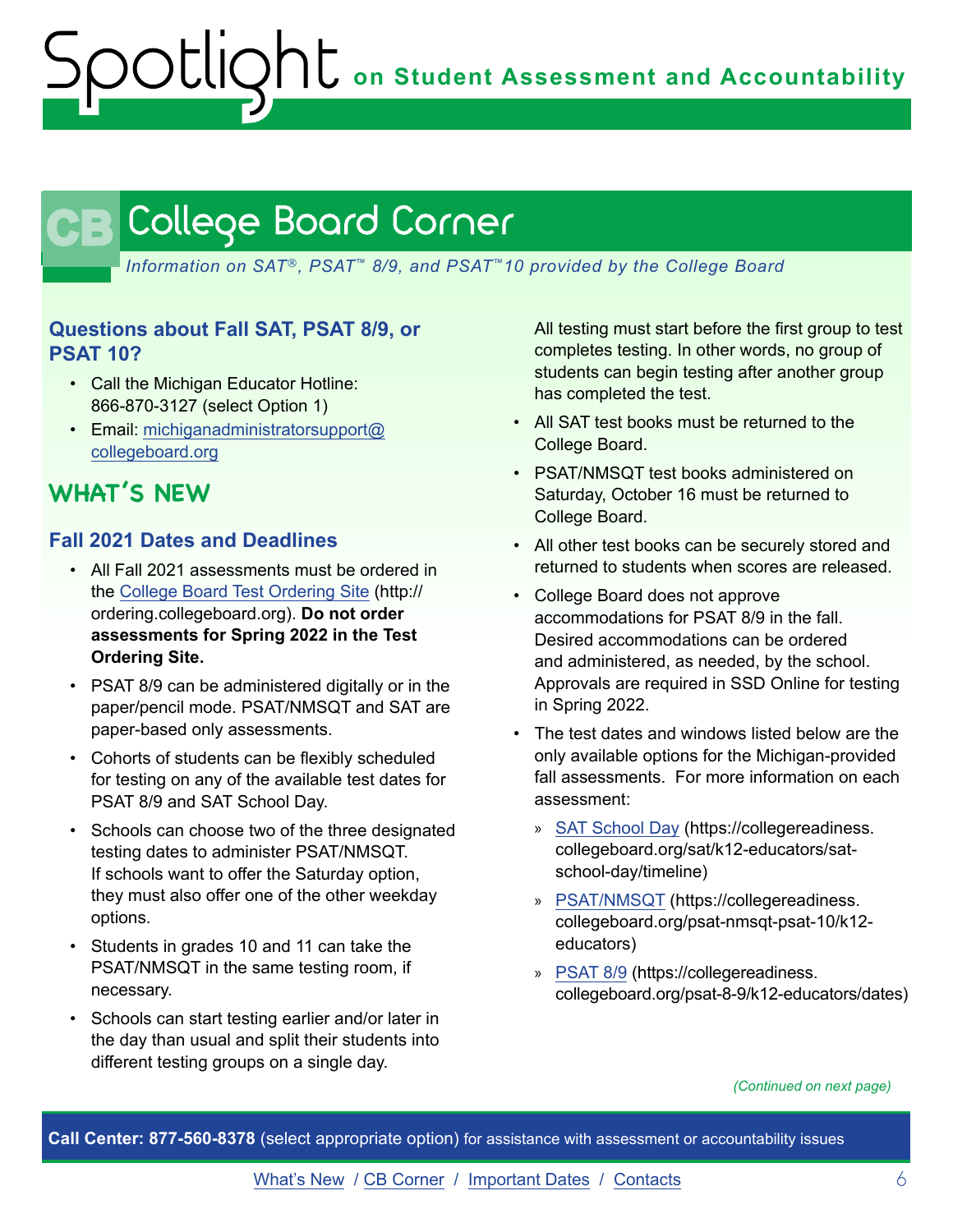# **CB**

| <b>Assessment</b>                                                                    | <b>Test Dates/Windows</b>                                                   | <b>Important Dates</b>                                                       |
|--------------------------------------------------------------------------------------|-----------------------------------------------------------------------------|------------------------------------------------------------------------------|
| PSAT 8/9 for Grade 9                                                                 | Window opens<br>September 20.<br>Testing must be<br>concluded by October 29 | Order test books: No later than four weeks<br>prior to your chosen test date |
| <b>PSAT/NMSQT</b> for Grades<br>10 and 11                                            | Wednesday, October 13<br>Saturday, October 16*<br>Tuesday, October 26       | Request accommodations: August 24<br>Order test books: September 15          |
| SAT for Grade 12                                                                     | Wednesday, October 13<br>Thursday, October 28                               | Request accommodations: August 24<br>Order test books: September 15          |
| * Schools that provide Saturday testing must also provide a week day testing option. |                                                                             |                                                                              |

# **REMINDERS**

## **Fall 2021 Testing**

Recent legislation signed by Governor Whitmer contains language that requires districts to make the PSAT 8/9 for Grade 9, PSAT/NMSQT for Grades 10 and 11, and SAT for Grade 12 available in Fall 2021.

- Students who were unable to take the assessment in Spring 2021 are eligible to take the applicable fall assessment.
- Students who took a College Board assessment in Spring 2021 and request to take the test again are eligible to take the applicable fall assessment.
- Students may participate but they are not required to take Fall 2021 assessments.
- Results from Fall 2021 assessments will not be included in accountability reporting.
- The SAT Essay is not available in Fall 2021.
- Schools must order assessments in the College Board test ordering site for Fall 2021 testing.

| <b>Grade in Spring 2021</b> | <b>Grade in Fall 2021</b> | <b>Applicable Fall Assessment</b> |
|-----------------------------|---------------------------|-----------------------------------|
|                             |                           | PSAT 8/9                          |
|                             |                           | <b>PSAT/NMSQT</b>                 |
|                             |                           | <b>PSAT/NMSQT</b>                 |
|                             |                           | S A T                             |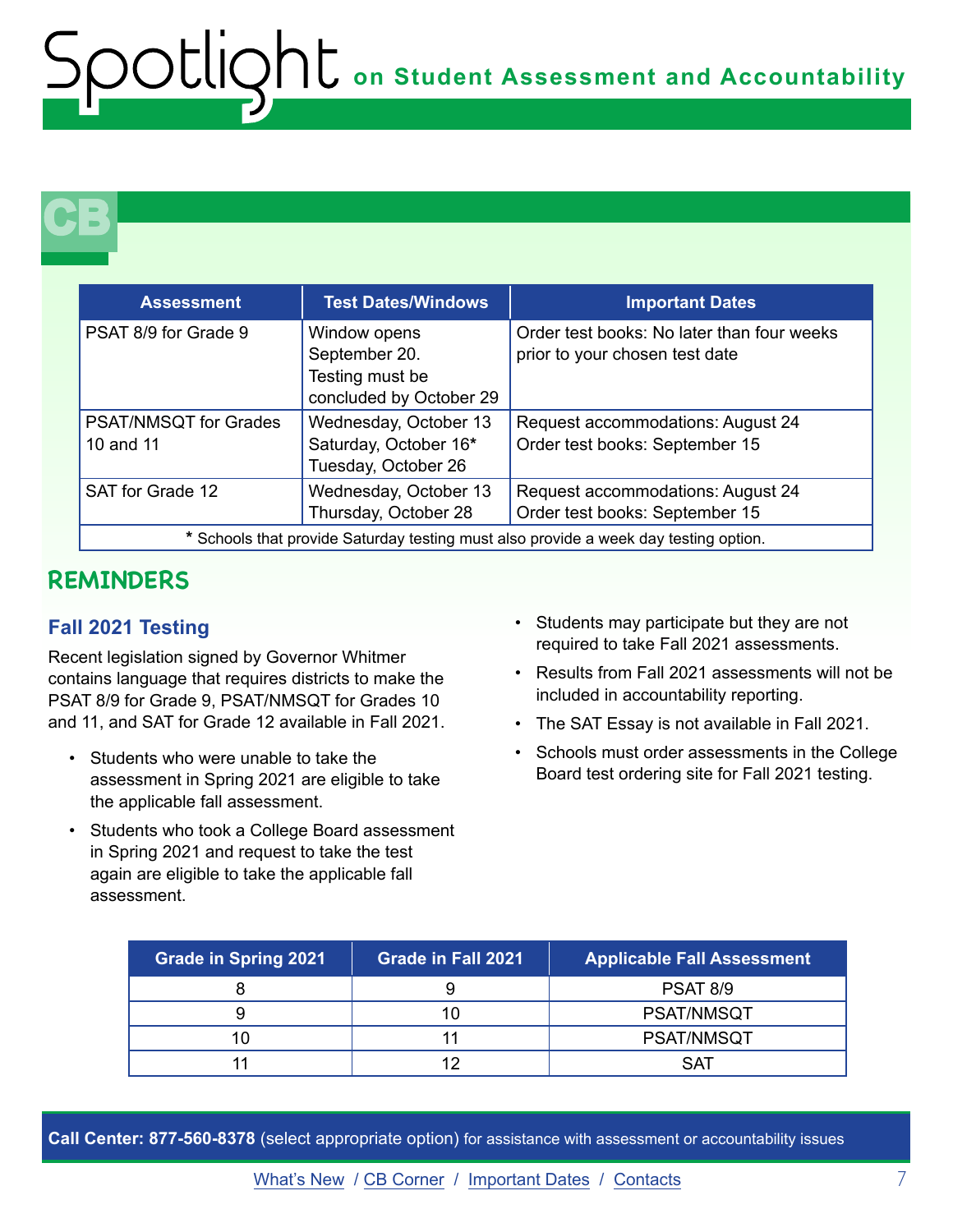# <span id="page-7-0"></span>**Important Dates**

# **August 2021**

## **Early Literacy and Mathematics**

#### **Now – October 28, 2021**

• Pre-Identification of students in the OEAA Secure Site for **Early Literacy and Mathematics Benchmark Assessments (K-2)** 

#### **Early Literacy and Mathematics**

#### **August 23 – October 29, 2021**

• **Early Literacy and Mathematics Benchmark Assessments (K-2)** Fall 2020 testing window

**Call Center: 877-560-8378** (select appropriate option) for assistance with assessment or accountability issues

 $\Gamma$ 

5

 $12$ 

6

13

Thu

Wed